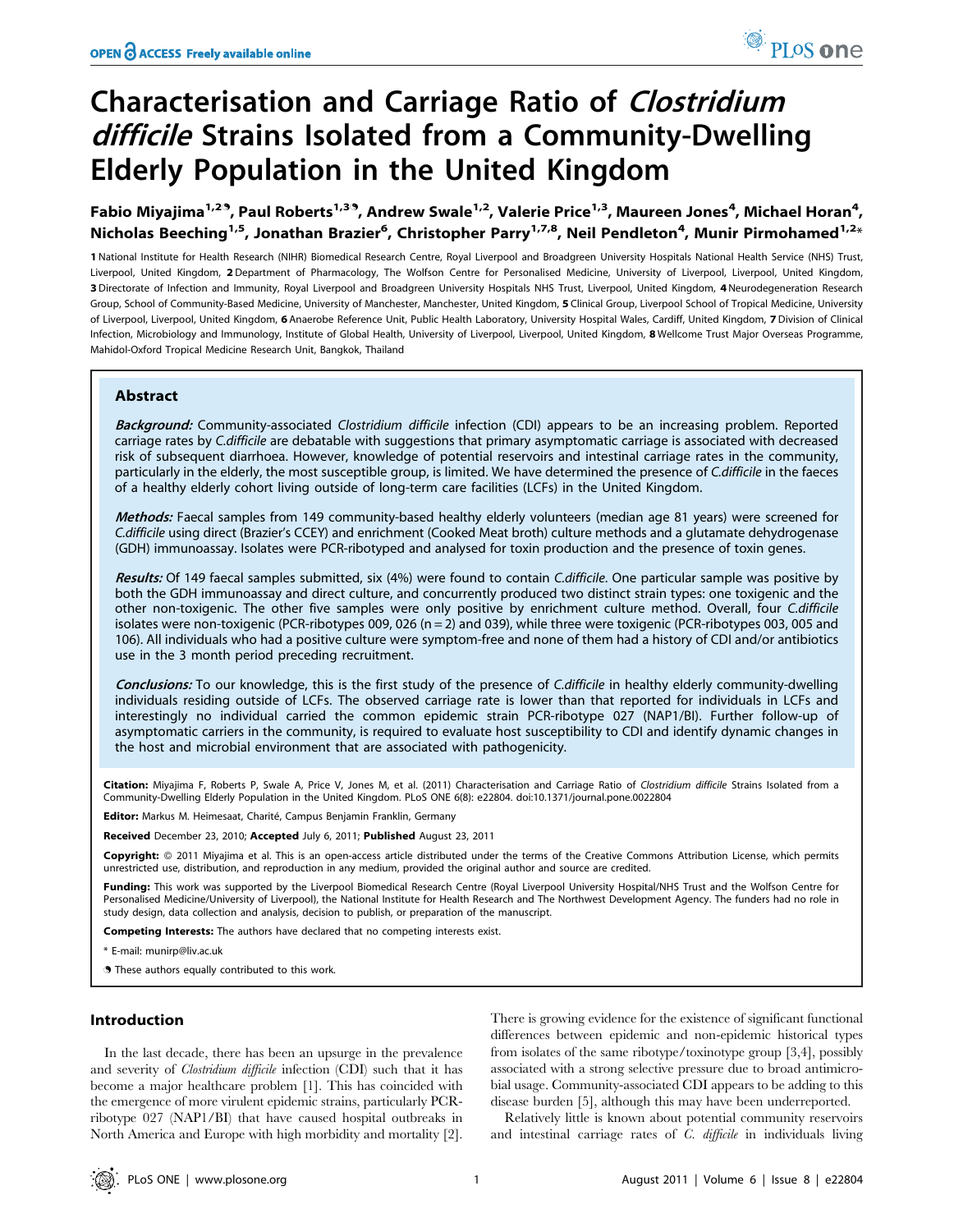outside health care facilities. In neonates, for example, the carriage frequency is significantly higher than in any adult group [6,7]. Although neonates rarely develop CDI, they may act as important reservoirs and there is evidence of cross-colonisation amongst children in day-care facilities, nurseries and kindergartens [7]. Potential sources of C. difficile in the hospital setting include both symptomatic and asymptomatic patients and contaminated environments [8]. Riggs *et al.* [9] suggested that asymptomatic patients contribute to CDI in long-term care facilities (LCFs), but it is uncertain whether intestinal carriage by healthy adults in the community acts as a reservoir and a potential source for community-associated CDI. Conversely, some authors suggested that asymptomatic carriage of C. difficile was associated with decreased risk of subsequent diarrhoea [10], while others believed that C. difficile was even not part of the normal faecal flora in elderly in-patients [11].

Carriage and transmission of C. difficile has been studied in the elderly living in LCFs [12,13], as well as in healthy adults aged up to 65 years (median age 22 years) in Japan [14,15], many of whom were University students. Reported asymptomatic carriage rates of the organism are contentious and vary up to 5-fold across several studies (4–20%) [9,12–20], in part due to differences in the population target, such as age, health and dwelling status, as well as the adoption of different culture and detection standards. To the best of our knowledge, there are no studies of carriage in healthy elderly individuals aged 65 years and over residing outside of LCFs. We have therefore studied the prevalence of asymptomatic faecal carriage of C. difficile in a healthy elderly cohort in the United Kingdom. Isolates were investigated to determine whether the strains isolated from these individuals were current endemic PCR-ribotypes and to assess their characteristics and distribution.

#### Materials and Methods

Ethics Statement: Ethical approval was obtained from the Liverpool Research Ethics Committee (ref. 08/H1005/32), and each participant volunteer gave written informed consent.

Two hundred and six members of a large, well studied longitudinal cohort of healthy elderly volunteers [21] residing in their own homes in different geographical areas in the north of England, mostly from Manchester and Newcastle metropolitan areas [Supporting Information – Figure S1], were approached and initially agreed to take part of a prospective study of CDI. All individuals were of white Caucasian origin and were enrolled as healthy age-matched controls with no clinical evidence of CDI.

A sample collection package was sent to participating volunteers with accompanying instructions. The package also contained a questionnaire which included questions about age, gender, a history of CDI in the preceding year and the details of any medication taken. Details of acid suppressive agents, including proton pump inhibitors, and antimicrobial therapy in the preceding four weeks were specifically requested. Volunteers were asked to return the stool sample and completed questionnaire by post to the Medical Microbiology Department in Liverpool. All samples were collected and received between August and September 2009.

Faecal samples were assessed according to the Bristol Stool Chart [22] and cultured for C. difficile by both direct and enrichment culture methods. Culture was performed with the faecal sample, either directly or after alcohol-shock treatment, on Brazier's cefoxitin-cycloserine egg yolk agar (CCEY, E & O Laboratories Ltd, Bonnybridge, UK) and then incubated for 48 h at  $37^{\circ}$ C in an anaerobic chamber. Similarly enrichment culture was performed by inoculating the faecal samples into the

enrichment medium processed with and without alcohol-shock treatment [23]. Cooked meat broth (Oxoid Ltd, Basingstoke, UK) supplemented (after autoclaving) with sodium taurocholate (0.05%, Alfa Aesar Ltd, Heysham, UK), lysozyme (5 mg/L, Sigma-Aldrich, Poole, UK), cycloserine (500 mg/L, Bioconnections, Wetherby, UK) and cefoxitin (16 mg/L, Bioconnections) was used as enrichment medium. All positive samples were tested using a second aliquot from the same submitted specimen to confirm initial results and multiple colonies selected for PCRribotyping. A faecal sample known to be culture and toxin positive for C. difficile (ToxA+, ToxB+) was used as a positive control and a broth inoculated with Escherichia coli ATCC 25922 was used as a negative control with each batch of specimens cultured. Samples in enrichment broth were incubated for 48 h at  $37^{\circ}$ C and then sub-cultured on to Brazier's CCEY agar and incubated anaerobically for 48 h at  $37^{\circ}$ C. Potential *C. difficile* isolates were identified by their characteristic smell and colonial morphology, fluorescence under long wave UV light and a latex agglutination test for C. difficile somatic antigen (Oxoid Ltd, Basingstoke, UK). Isolates were stored on PROTECT beads (Technical Services Consultants Ltd, Heywood, UK) at  $-70^{\circ}$ C.

Faecal samples were tested for the presence of both C.difficile glutamate dehydrogenase (GDH) and toxins A and/or B using C. DIFF CHEK-60 and TOX A/B II ELISA immunoassay kits (Techlab, Blacksburg, USA), respectively. Briefly, approximate 100 µg of faeces was mixed with 400 µl of the provided diluent. The content was then vigorously shaken for 1 minute and centrifuged at 10,000 g for 1 minute. Supernatants were then collected and the immunoassay test carried out following the manufacturer's instructions. Plates were read at 450 nm and corrected at 540 nm wavelength.

Stored isolates were sub-cultured for toxin detection and PCRribotyping at a later date. A multiplex PCR assay targeting a species-specific internal fragment of the triose phosphate isomerase (tpi) housekeeping gene, internal core sequences of both toxins A  $(tcdA)$  and B  $(tcdB)$  genes was used to confirm all isolates as C. difficile and verify their individual toxigenicity [24]. In addition, all isolates were tested for toxin expression. The isolate was inoculated into a 15 ml Brain Heart Infusion broth and cooked meat medium (Southern Group Laboratory Ltd, Corby, UK) and incubated anaerobically for  $18-24$  h at  $37^{\circ}$ C. Cultures were then centrifuged and the filtered supernatant used to test for the presence of toxins A and/or B using a TOX A/B II ELISA kit (Techlab, Blacksburg, USA). Isolates were typed by PCR-ribotyping according to the method described by Bidet et al [25] and compared to a panel of the commonest ribotypes circulating in the UK [26].

#### Results

Faecal samples and questionnaires were received from 149 of the 206 volunteers approached; 23 declined consent while 34 did not respond. A summary of demographic information and faecal culture results is given in Table 1. All individuals in our study were aged over 70 years (median 81, IQR range, 72–90). The majority were female (79.9%), which reflects the higher enrolment rates by female volunteers as well as the presence of significant selective dropout since these volunteers are part of a large longitudinal cohort that has been monitored for more than 25 years [21].

Among the individuals recruited, only one reported having CDI in the previous 12 months; however this individual was not culture positive for C. difficile. Nine (6%) volunteers had a history of major gastrointestinal conditions, such as Crohn's disease, ulcerative colitis, colectomy/cecotomy and colostomy. At the time of assessment, 137 of our volunteers (91.9%) were taking medication.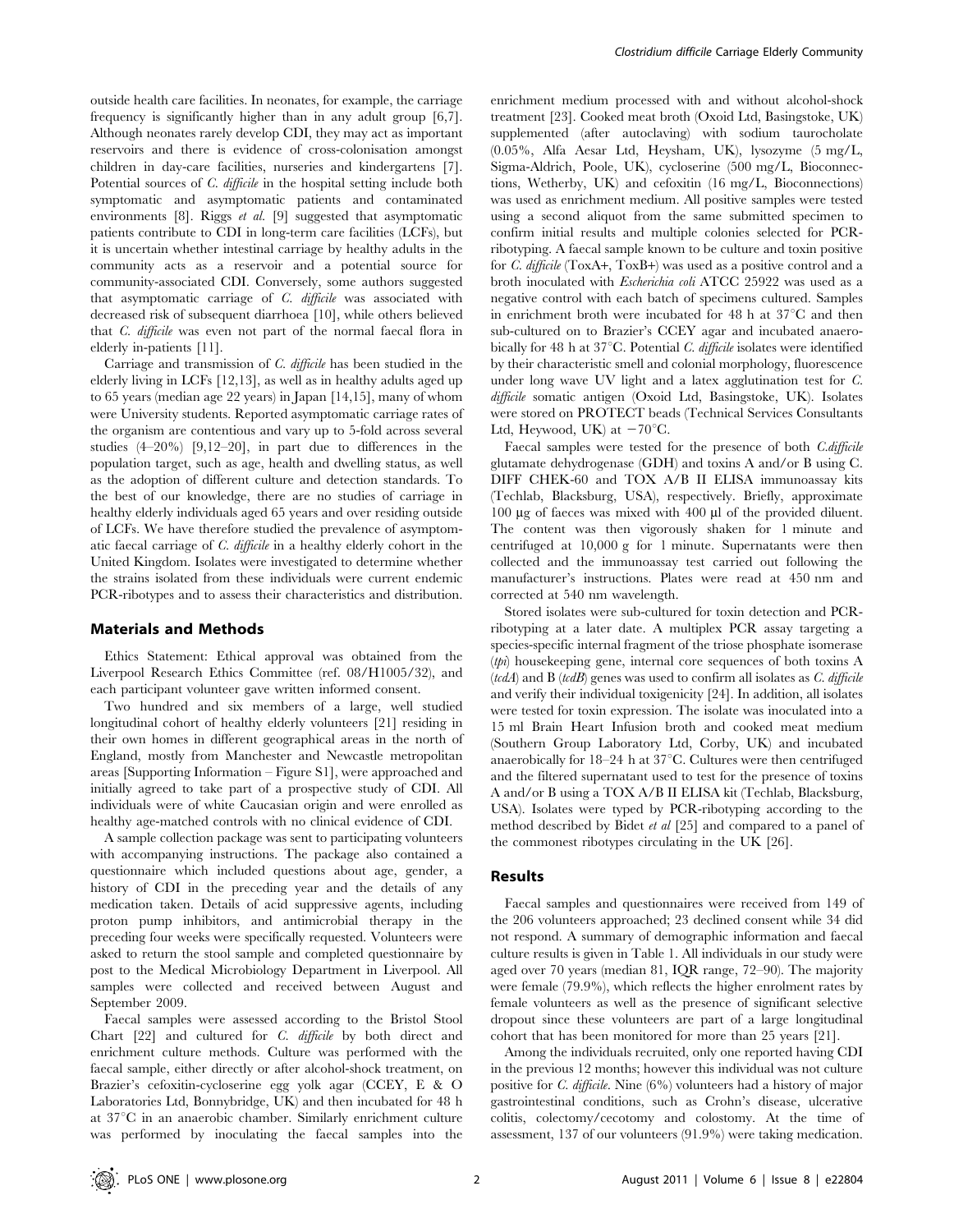Table 1. Demographic details of the studied subjects and summary of the C.difficile culture results.

| <b>PARAMETERS</b>                                      | <b>RESULTS</b>             | N   |
|--------------------------------------------------------|----------------------------|-----|
| Age in complete years - Median (IQR)                   | 81 (72-90)                 | 149 |
| Gender - Male vs. Female, n (%)                        | 30 (20.1%) vs. 119 (79.9%) | 149 |
| CDI <sup>®</sup> history in the past 12 months - n (%) | $1(0.7\%)$                 | 145 |
| Gastro-Intestinal conditions - n (%)                   | 7(4.7%)                    | 149 |
| Any medications at baseline - n (%)                    | 137 (91.9%)                | 149 |
| Antibiotics in the last 4 weeks - $n$ (%)              | 16 (10.8%)                 | 148 |
| PPIs** or anti-acids at baseline - n (%)               | 31 (21.4%)                 | 145 |
| Carriage of Clostridium difficile - n (%)              | 6(4%)                      | 149 |
|                                                        |                            |     |

\*CDI Clostridium difficile infection.

\*\*PPIs Proton pump inhibitors. doi:10.1371/journal.pone.0022804.t001

Thirty-one (21.4%) were taking acid suppressive agents, but only 16 (10.8%) had taken any form of antimicrobial in the four weeks before providing a sample [Table 1].

All 149 stool samples submitted were considered formed and none were liquid (type 6 or 7 according to the Bristol stool chart). One sample was positive for C. difficile by both direct culture and enrichment culture. Another sample was negative by direct culture but positive by enrichment culture of the faecal sample treated with and without alcohol-shock. A further four samples were positive only by the enrichment culture method without alcoholshock treatment [Table 2]. Three isolates were toxigenic (ToxA+, ToxB+) and four were non-toxigenic (ToxA-, ToxB-) based on our in vitro assay. No faecal samples were directly positive for Toxin A and/or B by the ELISA test. Only one of the 149 faecal samples tested was positive by GDH ELISA; this sample was also positive by direct culture. The other five samples that were positive by the enrichment culture method were negative for GDH. Three of these 6 individuals  $(50\%)$  with *C. difficile* carriage were taking acidsuppressive agents compared to 28/139 (20.1%) of those who were free of *C. difficile* (RR = 2.48 [95% CI 0.89–4.70],  $X^2 = 1.53$ ,  $p = 0.22$ ). Conversely, none of these positive subjects had history of CDI in the past 12 months, and neither did they report use of any antimicrobials in the previous 3 months prior to the recruitment.

Four out of the seven strains identified in the volunteers were of non-toxigenic types based on toxin gene screening. PCRribotyping confirmed that the four non-toxigenic isolates had the

Table 2. Summary of C. difficile strains isolated in the study.

following PCR-ribotypes: 009, 026 ( $n = 2$ ) and 039. Two of them shared the same ribotype and one volunteer was found to concurrently carry two distinct strains: PCR-ribotypes 003 and 039 [Supporting Information - Figure S2], the former being toxigenic. This sample was positive on direct culture and was the single GDH positive faeces. Further samples were obtained from this volunteer and showed continued carriage of the strain type (PCR-ribotype 003) 12 months after the initial sample. No antibiotics or proton pump inhibitors were used during the one year follow-up. The other two toxigenic C. difficile strains observed in our cohort were PCR-ribotypes 005 and 106, which are amongst the most common strains circulating in the UK [26]. On further questioning it emerged that the individual carrying PCRribotype 005 worked regularly as a volunteer in a hospital, where this strain was prevalent.

#### **Discussion**

The strength of this study is that it evaluates the presence of C. difficile in healthy elderly individuals living in the community, from a very well documented cohort [21]. All individuals were living in their own homes rather than in a nursing home care facility or in hospitals and we did not find evidence for geographical location clustering of positive volunteers. The overall carriage rate of 6/149 (4%) was considerably lower than that of a previous report by Brazier *et al.* [17], who found rates of 10.2% for carriage (47/284)

|           | <b>No Alcohol Shock</b>  |                              | <b>Alcohol Shock</b>     |                              |            | <b>Multiplex PCR</b> |           |                             |                          |                        |
|-----------|--------------------------|------------------------------|--------------------------|------------------------------|------------|----------------------|-----------|-----------------------------|--------------------------|------------------------|
| Sample ID | <b>Direct</b><br>Culture | <b>Enrichment</b><br>Culture | <b>Direct Culture</b>    | <b>Enrichment</b><br>Culture | $TPI^{\#}$ | Toxin A              | Toxin B   | <b>Toxigenic</b><br>culture | $GDH^s$<br><b>ELISA</b>  | <b>PCR</b><br>Ribotype |
| Sample 1  | $\overline{\phantom{m}}$ | ÷                            | -                        | $\div$                       | $\ddot{}$  | ÷                    | $\ddot{}$ | $\ddot{}$                   | $\overline{\phantom{m}}$ | 005                    |
| Sample 2  | $\qquad \qquad -$        | $\ddot{}$                    | $\overline{\phantom{m}}$ | -                            | $+$        | $\pm$                | $+$       | $\ddot{\phantom{1}}$        | $\overline{\phantom{m}}$ | 106                    |
| Sample 3* | $+$                      | $\ddot{}$                    | $\ddot{}$                | $\div$                       | $\ddot{}$  | $+/-$                | $+/-$     | $+/-$                       | $\ddot{}$                | 003/039                |
| Sample 4  | $\overline{\phantom{0}}$ | $\ddot{}$                    | -                        |                              | $\div$     |                      |           |                             | -                        | 009                    |
| Sample 5  | $\overline{\phantom{0}}$ | $\ddot{}$                    | -                        |                              | $\div$     |                      |           |                             | $\overline{\phantom{0}}$ | 026                    |
| Sample 6  | $\overline{\phantom{m}}$ | $\ddot{}$                    | $\overline{\phantom{m}}$ | -                            | $\ddot{}$  |                      |           |                             | $\overline{\phantom{m}}$ | 026                    |

 $^\#$ Triosephosphate isomerase.

<sup>§</sup>Glutamate Dehydrogenase.

 $*$ Sample 3 consistently produced two distinct strains, one toxigenic (ToxA+/ToxB +) and the other non-toxigenic (ToxA-/ToxB-).

doi:10.1371/journal.pone.0022804.t002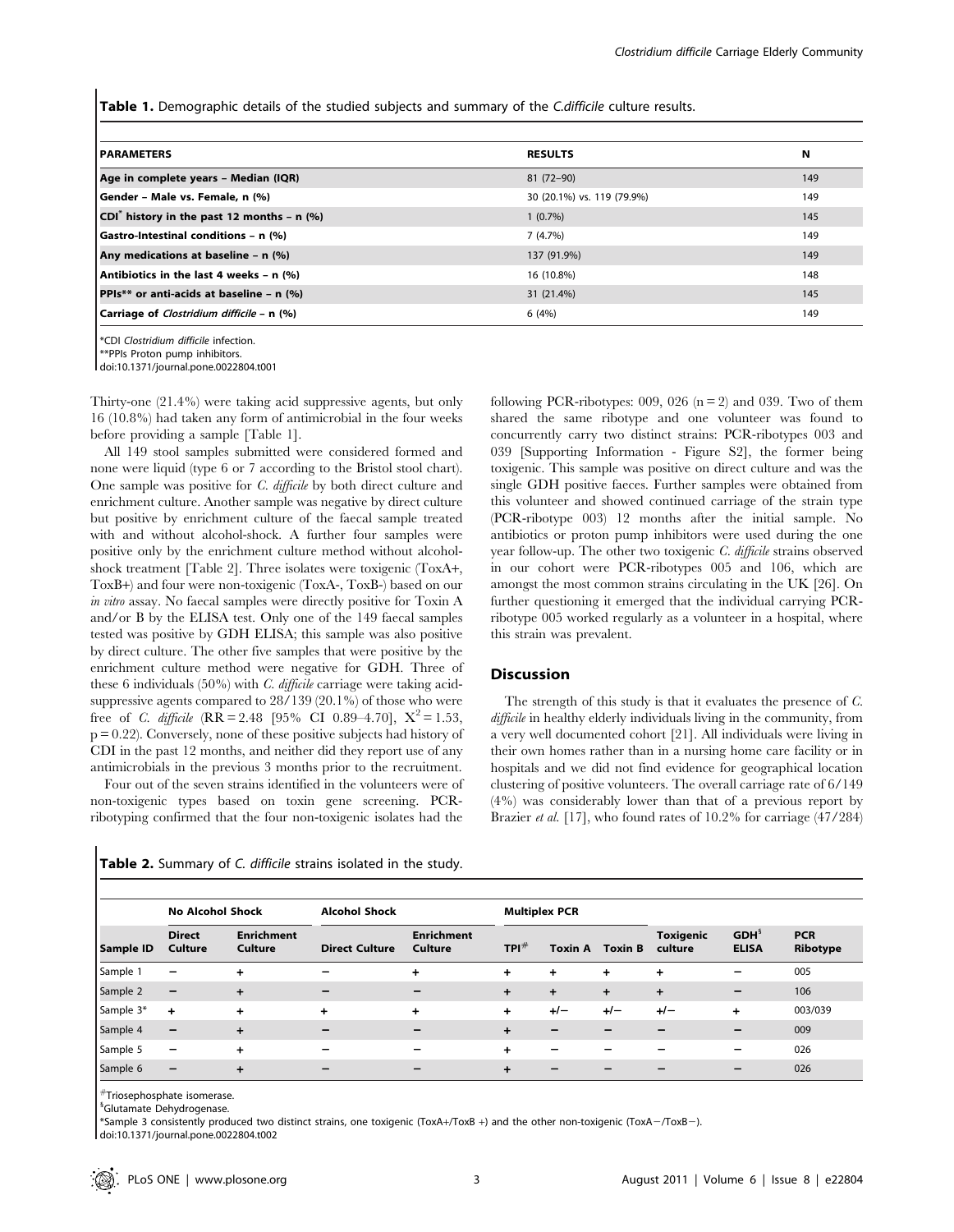and 6.3% (18/284) for eventual nosocomial acquisition amongst elderly patients admitted to 6 Welsh hospitals in 1999. In addition, two studies on healthy adults in Japan by Kato et al. in 2001 [14] and Ozaki et al. in 2004 [15] reported the presence of C. difficile in 94 of 1,234 subjects (7.6%) and 8 of 139 subjects (5.8%), respectively. The reported carriage rate with toxigenic strains were 4% in the two studies, compared with 2% in our study. An investigation conducted in long-term care facilities in the USA by Walker [12] found carriage rates of 7.1% in 225 subjects, whereas another American study [13] reported a rate of 5% (2 in 42 subjects) and a recent Irish investigation observed a prevalence of asymptomatic C. difficile carriage of 10 in 100 patients (10%), 7 of which were toxin positive (7%) [20]. These rates are considerably lower than the carriage rate of 19% reported by Simor et al [16] in nursing home patients in Canada. It is important to note that, with exception of the latter study [16], all the above investigations have used standard direct culture methods only and their figures would have been higher had they used enrichment culture methods. The fact we have also identified a sample which produced two distinct strains also highlights the need for testing multiple colonies isolated from the same specimen in order to further validate results.

While the Toxin A/B Elisa kit did not identify any positive samples, only one of the 149 faecal samples tested was positive by the GDH ELISA test. This sample was also positive by direct culture and remained culture positive 12 months after the first sample collection. The other five samples that were positive by enrichment culture only were negative for GDH. Although GDH assays reportedly have high specificity to  $C$ . difficile [27], it is very likely that the levels of GDH antigen in these samples were below the lower detection threshold for this test. Our results suggest that the GDH assay is significantly less sensitive than enrichment culture methods and reinforces the importance of enrichment culture for the screening of solid or semi-solid stools from healthy volunteers.

We found a range of distinct PCR-ribotypes consistent with the concept that the population of C. difficile in the community is significantly more diverse than in LCFs. The fact that two of the most common toxigenic PCR-ribotypes in the UK (i.e. 005 and 106) were found in our elderly cohort is not surprising. A previous screening study in Welsh hospitals found that over 50% of the strains isolated from elderly patients on admission were of PCRribotype 001, which was the most common strain circulating in hospital settings in the UK at the time [17]. Conversely, the endemic strain smz, the most frequent type isolated from CDI patients at that time and known to have caused multiple outbreaks in Japan, was not found in any healthy carriers by Kato et al. [14]. The epidemic strain type 027/NAP1/BI, which has largely accounted for the recent upsurge in the number of CDI cases, and has predominated in hospital settings in the United Kingdom [26] and Europe was not detected in our community-based elderly population. Although it is widely acknowledged that the epidemic PCR-ribotype 027 possesses additional virulence factors, such as hyperproduction of toxins [2] and increased sporulation rate [28,29], it remains unclear whether its carriage is less likely to be asymptomatic in the elderly. Riggs et al. proposed that asymptomatic carriers are a potential source for transmission of epidemic and non-epidemic strains among LCF residents [9]. While this is likely to happen in a shared environment, it is uncertain whether carriage by healthy adults in the community is a potential source for community-associated CDI, particularly infections accounted by hypervirulent epidemic strain types, such as PCR-ribotype 027.

It is widely acknowledged that the diversity of C. difficile population is favoured by the absence of strong selective pressure, which is a process commonly triggered by antimicrobial agents.

None of the six culture positive individuals gave a history of antimicrobial treatment in the past four weeks or hospital admission in the preceding 12 months. Three of the six positive individuals were receiving acid-suppressive agents. Although this trend is consistent with the suggestion that these agents facilitate colonisation by C. difficile [30–32], our study was underpowered to demonstrate any statistically significant differences given the low frequency of culture positive samples observed in our cohort.

The frequency and distribution of gastrointestinal carriage of C.difficile varies across different population groups. Indeed, Kato et al. found that carriage rates varied across occupational groups, such as university students, hospital workers, employees of a company and defence force personnel [14]. Age is another important predisposing factor. Asymptomatic carriage is higher in neonates and young infants than in adults, while at the same time, the distribution of symptomatic CDI cases is much more skewed towards the elderly. This suggests the existence of biological factors mediating initial colonisation and onset of the disease and highlights the importance of investigating both the symptomatic and asymptomatic carriage of C. difficile in the elderly. This study confirms that the carriage ratio of C. difficile amongst elderly individuals residing in their own homes in different geographical areas is likely to be lower than rates reported for individuals in LCFs, even after adopting enrichment methods to enhance the recovery of the organism. Hence, higher rates in LCFs probably reflect the greater probability of cross-contamination of the organism in these settings, as well as other contributing factors such as frailty, polypharmacy and increased use of medicines, such as proton pump inhibitors and antimicrobials.

Elderly individuals are a difficult group to recruit and one limitation of our study is the lack of follow-up to distinguish transient carriage from longer term colonisation. In a single individual we were able to conduct follow-up and demonstrated persistent carriage for one year. Another potential source of bias is the considerably higher rate of females in our cohort. This can partly be attributed to their greater longevity and to the lower enrolment and higher dropout rates among males of the original longitudinal study. The investigation of asymptomatic carriers in the community is important, not only to assess the host susceptibility to CDI, but also for the identification of novel pathogen factors associated with virulence and antimicrobial resistance. A clearer understanding is needed of why in some populations, such as neonates and children, C. difficile acts as a commensal but in others it becomes a pathogen. There is growing evidence that primary asymptomatic carriage of the organism may constitute a protective status against subsequent CDI by allowing the organism to mount an effective immune response. This, for example, constitutes the basis of recent vaccine trials for preventing recurrent CDI using multiple doses of non-toxigenic C.difficile strains as inducers [33]. A prospective investigation of a cohort of symptom-free C. difficile carriers to ascertain who might develop symptomatic infection could also help address this question.

#### Supporting Information

Figure S1 Geographic distribution of volunteers recruited by this study. A. British Isles; B. Close-up in the North of England. (TIF)

Figure S2 PCR-Ribotyping results of the 7 strains recovered by both direct and enrichment methods. Note that sample 3 generated isolates of two distinct ribotypes. ''No-Alcohol'' indicates no alcohol-shock treatment prior to the culture;